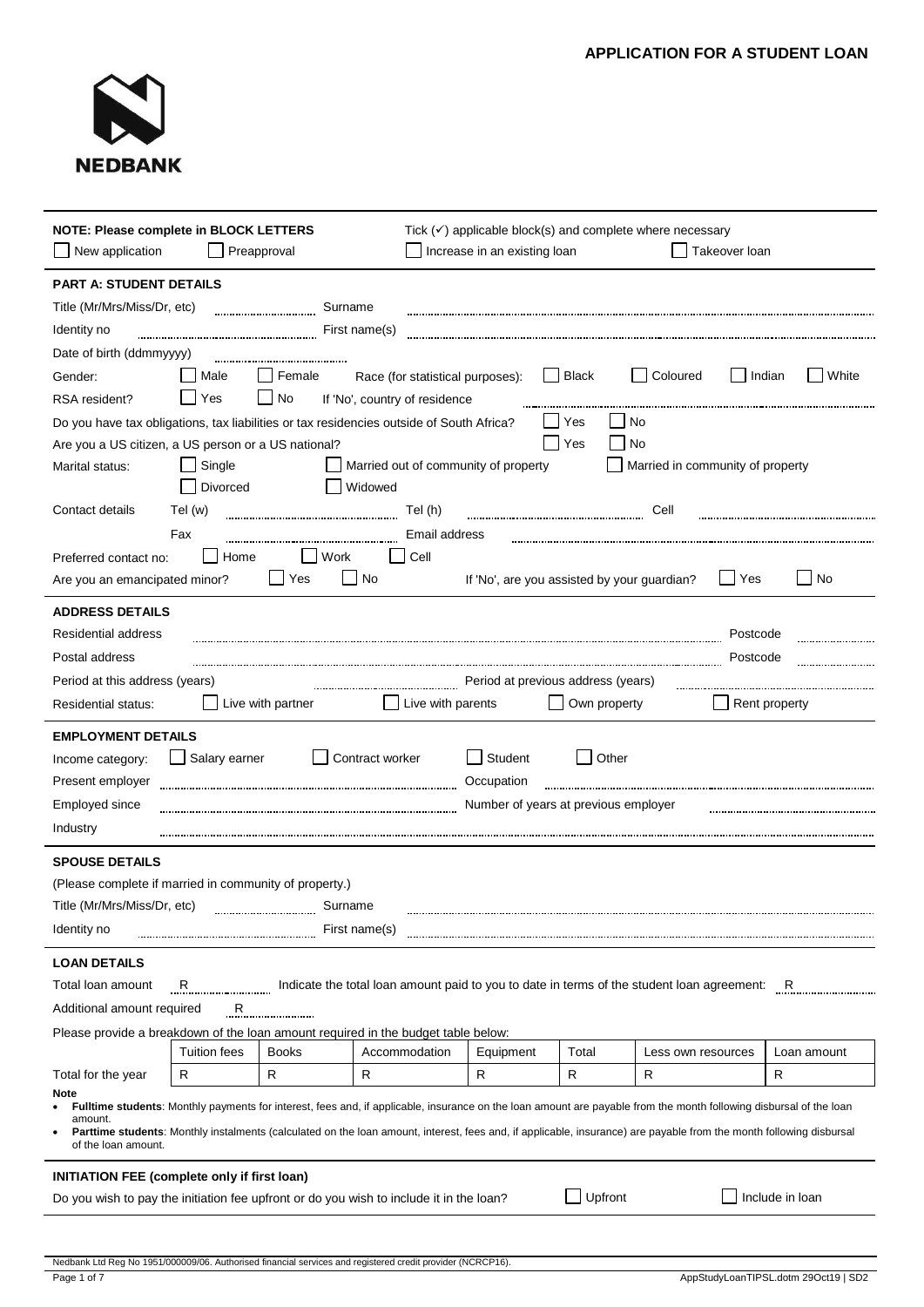| <b>ACADEMIC DETAILS</b>                                                                                                                                                                                                                                                      |                                                                 |
|------------------------------------------------------------------------------------------------------------------------------------------------------------------------------------------------------------------------------------------------------------------------------|-----------------------------------------------------------------|
| Parttime<br>Fulltime<br>Student status:                                                                                                                                                                                                                                      | Residence<br>Private<br>Accommodation:                          |
| Student no                                                                                                                                                                                                                                                                   | <b>Educational institution</b>                                  |
| Field of study                                                                                                                                                                                                                                                               | Major subject                                                   |
| Year of study                                                                                                                                                                                                                                                                | Expected final year                                             |
| If the applicant is a fulltime student, the income and expenditure table (part C) must be completed by the surety. If the applicant is a parttime student without<br>a surety and is employed, the income and expenditure table (part C) must be completed by the applicant. |                                                                 |
| <b>OTHER STUDY LOANS</b>                                                                                                                                                                                                                                                     |                                                                 |
| Institution                                                                                                                                                                                                                                                                  | Loan amount<br>R                                                |
| Balance outstanding<br><u></u>                                                                                                                                                                                                                                               |                                                                 |
| <b>CREDIT LIFE INSURANCE</b>                                                                                                                                                                                                                                                 |                                                                 |
| Credit life insurance is optional.                                                                                                                                                                                                                                           |                                                                 |
| Yes<br>∣ I No<br>Do you choose to have credit life insurance?                                                                                                                                                                                                                |                                                                 |
| If 'Yes', please tick the appropriate option:                                                                                                                                                                                                                                |                                                                 |
| We will arrange this for you.                                                                                                                                                                                                                                                |                                                                 |
| You will arrange your own insurance.                                                                                                                                                                                                                                         |                                                                 |
| Note: Ensure that the insurance option was discussed with the applicant and hand the last two pages of this application form to the client.                                                                                                                                  |                                                                 |
| <b>PAYMENT HISTORY (Student)</b>                                                                                                                                                                                                                                             |                                                                 |
| Are you currently under or have you applied for debt review?                                                                                                                                                                                                                 | No<br>Yes                                                       |
| Do you have any rearrangement in place with a credit provider as a result of debt counselling?                                                                                                                                                                               | No<br>Yes                                                       |
| Do you have any dispute in progress with a credit bureau?                                                                                                                                                                                                                    | No<br>Yes                                                       |
| Do you have a <i>curator bonis</i> ?                                                                                                                                                                                                                                         | No<br>Yes                                                       |
| Are you under administration?                                                                                                                                                                                                                                                | Yes<br>No                                                       |
| If you are married in community of property, is your spouse currently under or has he/she ever applied for debt review?                                                                                                                                                      | No<br>IYes                                                      |
| <b>PART B: SURETY DETAILS</b>                                                                                                                                                                                                                                                |                                                                 |
| Title (Mr/Mrs/Miss/Dr, etc)<br>Surname                                                                                                                                                                                                                                       |                                                                 |
| Identity no<br>First name(s)                                                                                                                                                                                                                                                 |                                                                 |
| Date of birth (ddmmyyyy)                                                                                                                                                                                                                                                     |                                                                 |
| Gender:<br>Male<br>Race (for statistical purposes):<br>Female                                                                                                                                                                                                                | <b>Black</b><br>Coloured<br>Indian<br>White                     |
| Yes<br>No<br>RSA resident?                                                                                                                                                                                                                                                   |                                                                 |
| Single<br>Married out of community of property<br>Marital status:<br>Divorced<br>Widowed                                                                                                                                                                                     | Married in community of property                                |
| Contact details<br>Tel(w)<br>Tel (h)                                                                                                                                                                                                                                         | Cell                                                            |
| Fax<br>Email address                                                                                                                                                                                                                                                         |                                                                 |
| Work<br>Cell<br>Preferred contact no<br>Home                                                                                                                                                                                                                                 |                                                                 |
| No<br>Are you an emancipated minor?<br>Yes                                                                                                                                                                                                                                   | $\Box$ No<br>If 'No', are you assisted by your guardian?<br>Yes |
| <b>ADDRESS DETAILS</b>                                                                                                                                                                                                                                                       |                                                                 |
| <b>Residential address</b>                                                                                                                                                                                                                                                   | Postcode                                                        |
| Postal address                                                                                                                                                                                                                                                               | Postcode                                                        |
| Period at this address (years)                                                                                                                                                                                                                                               | Period at previous address (years)                              |
| Live with partner<br>Live with parents<br>Residential status:                                                                                                                                                                                                                | Own property<br>Rent property                                   |
| <b>EMPLOYMENT DETAILS</b>                                                                                                                                                                                                                                                    |                                                                 |
| Salary earner<br>Contract worker<br>Income category:                                                                                                                                                                                                                         | Student<br>Other                                                |
| Present employer                                                                                                                                                                                                                                                             | Occupation                                                      |
| Employed since                                                                                                                                                                                                                                                               | Number of years at previous employer                            |
| Industry                                                                                                                                                                                                                                                                     |                                                                 |
| <b>BANKING DETAILS</b>                                                                                                                                                                                                                                                       |                                                                 |
| Bank                                                                                                                                                                                                                                                                         | <b>Branch</b>                                                   |
| Type of account                                                                                                                                                                                                                                                              |                                                                 |
|                                                                                                                                                                                                                                                                              | Account no                                                      |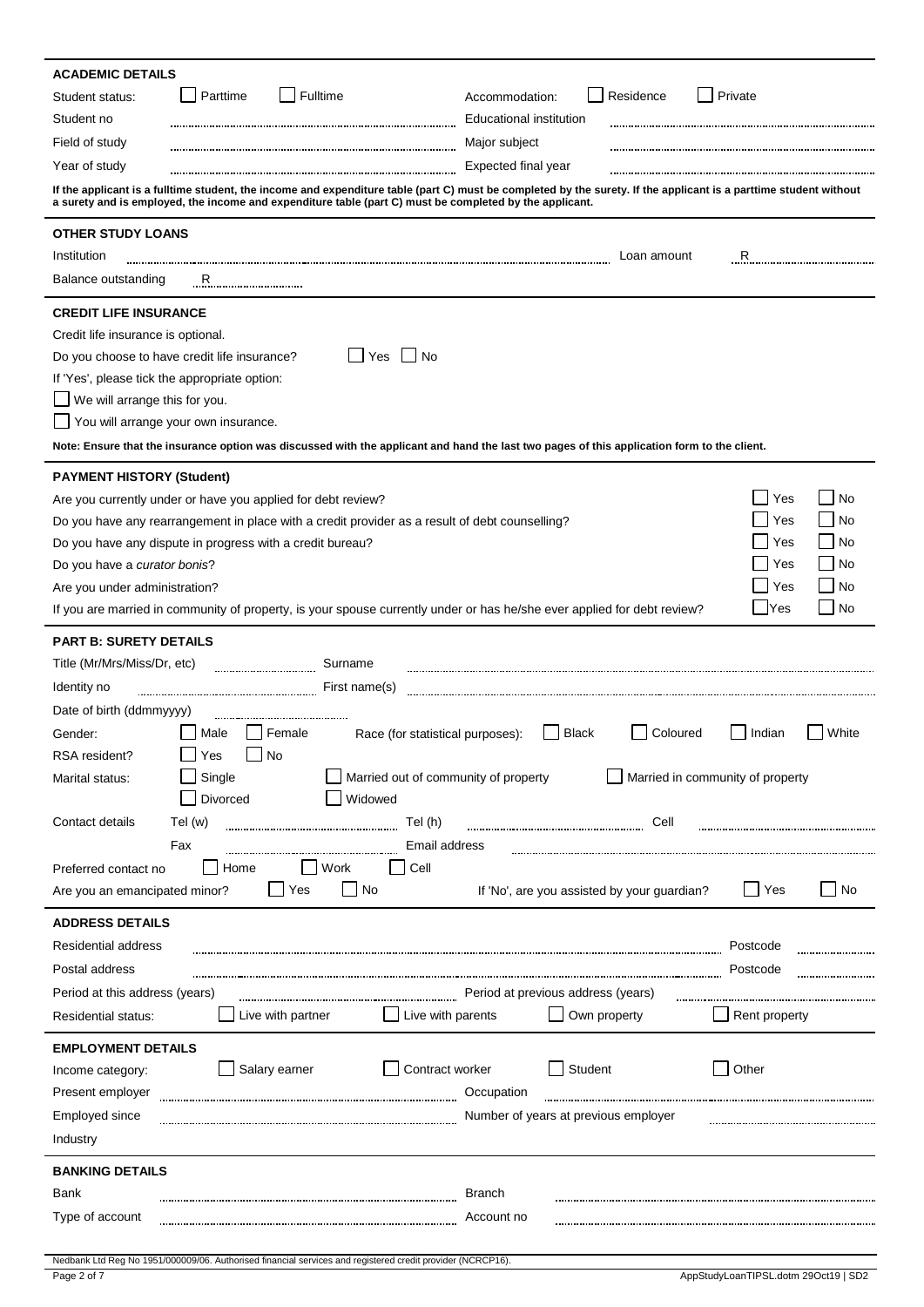# **SPOUSE DETAILS**

|                                                                                                                                                                                                                                                                                                                                  | (Please complete if married in community of property.) |             |           |           |            |           |
|----------------------------------------------------------------------------------------------------------------------------------------------------------------------------------------------------------------------------------------------------------------------------------------------------------------------------------|--------------------------------------------------------|-------------|-----------|-----------|------------|-----------|
| Title (Mr/Mrs/Miss/Dr, etc)                                                                                                                                                                                                                                                                                                      | Surname                                                |             |           |           |            |           |
| Identity no<br>As the spouse of the aforementioned surety, I consent to my spouse (the surety) binding himself/herself as surety and coprincipal debtor to<br>Nedbank Limited for the amount specified in the suretyship for facilities granted to the principal debtor on the form usually used by Nedbank for this<br>purpose. | First name(s)                                          |             |           |           |            |           |
| Signed by spouse                                                                                                                                                                                                                                                                                                                 | Signature                                              | at<br>Place | <b>on</b> | <br>Dav   | Month      | Year      |
| Witness 1                                                                                                                                                                                                                                                                                                                        |                                                        |             | Witness 2 |           |            |           |
| Signature                                                                                                                                                                                                                                                                                                                        |                                                        |             |           | Signature |            |           |
| Name                                                                                                                                                                                                                                                                                                                             |                                                        |             |           | Name      |            |           |
| <b>PAYMENT HISTORY (Surety)</b>                                                                                                                                                                                                                                                                                                  |                                                        |             |           |           |            |           |
| Are you currently under or have you applied for debt review?                                                                                                                                                                                                                                                                     |                                                        |             |           |           | ∏ Yes      | $\Box$ No |
| Do you have any rearrangement in place with a credit provider as a result of debt counselling?                                                                                                                                                                                                                                   |                                                        |             |           |           | $\Box$ Yes | $\Box$ No |
| Do you have any dispute in progress with a credit bureau?                                                                                                                                                                                                                                                                        |                                                        |             |           |           | $\Box$ Yes | $\Box$ No |
|                                                                                                                                                                                                                                                                                                                                  |                                                        |             |           |           | $\Box$ Yes | $\Box$ No |
|                                                                                                                                                                                                                                                                                                                                  |                                                        |             |           |           |            |           |
| Do you have a curator bonis?<br>Are you under administration?                                                                                                                                                                                                                                                                    |                                                        |             |           |           | $\Box$ Yes | $\Box$ No |

| <b>INCOME</b>                                                                 |                        | <b>EXPENDITURE (Household)</b>                                                                                                                                  |                        |
|-------------------------------------------------------------------------------|------------------------|-----------------------------------------------------------------------------------------------------------------------------------------------------------------|------------------------|
| Gross monthly basic salary<br>Estimated future revenue from business (if sole |                        | Total property rental/home loan instalment*                                                                                                                     | $\mathsf{R}_{\text{}}$ |
| proprietor)                                                                   |                        | Vehicle                                                                                                                                                         | $\mathsf{R}_{\text{}}$ |
| Travel/Car allowance                                                          |                        | Personal loans                                                                                                                                                  | $\mathsf{R}_{\text{}}$ |
| Housing subsidy/allowance                                                     |                        | Overdraft                                                                                                                                                       |                        |
| Medical aid allowance                                                         |                        | Credit cards                                                                                                                                                    | $\mathsf{R}_{\text{}}$ |
| <b>Reimbursements</b>                                                         |                        | Clothing accounts                                                                                                                                               |                        |
| Fuel                                                                          | $\mathsf{R}_{\text{}}$ | Furniture accounts                                                                                                                                              | $\mathsf{R}_{\text{}}$ |
| Cellphone/Telephone                                                           |                        | Other loans                                                                                                                                                     | $\mathsf{R}_{\text{}}$ |
| Other                                                                         |                        | Rates, taxes, water and electricity                                                                                                                             | $\mathsf{R}_{\text{}}$ |
| <b>Commission</b>                                                             |                        | Groceries and clothing                                                                                                                                          |                        |
| Month 1                                                                       | R                      | Domestic wages                                                                                                                                                  | $\mathsf{R}_{\text{}}$ |
| Month 2                                                                       |                        | Telephone and cellphone(s)                                                                                                                                      | $\mathsf{R}_{\text{}}$ |
| Month 3                                                                       | R                      | <b>Entertainment and DStv</b>                                                                                                                                   | $\mathsf{R}_{\text{}}$ |
| Overtime                                                                      |                        | Fuel and maintenance                                                                                                                                            |                        |
| Sick pay                                                                      |                        | Short-term insurance                                                                                                                                            | $\mathsf{R}_{\text{}}$ |
| Leave pay                                                                     | R                      | Life insurance and annuities                                                                                                                                    | $\mathsf{R}_{\text{}}$ |
| <b>Bonus</b>                                                                  |                        | Investments and savings                                                                                                                                         |                        |
| Other income                                                                  |                        | Education and school fees<br>Medical expenses (excluding medical aid                                                                                            |                        |
| Maintenance                                                                   | $\mathsf{R}_{\text{}}$ | contribution)                                                                                                                                                   |                        |
| <b>Additional income</b>                                                      |                        | Other                                                                                                                                                           | R.                     |
| Net pension                                                                   |                        |                                                                                                                                                                 |                        |
| Net disability grant                                                          | $\mathsf{R}_{\text{}}$ |                                                                                                                                                                 | $\mathsf{R}_{\text{}}$ |
| Other (specify)                                                               | $\mathsf{R}_{\text{}}$ |                                                                                                                                                                 | $\mathsf{R}_{\text{}}$ |
| Gross property rental income                                                  |                        |                                                                                                                                                                 |                        |
| <b>Total income</b>                                                           |                        | <b>Total monthly expenditure</b>                                                                                                                                | R                      |
| <b>Deductions</b>                                                             |                        |                                                                                                                                                                 |                        |
| <b>PAYE</b>                                                                   |                        | * Where the declared amount is less than the monthly home loan instalment<br>reflected in the credit bureau data/home loan agreement, I warrant that the amount |                        |
| UIF                                                                           |                        | is my contribution to the monthly instalment and that my spouse/the other party or                                                                              |                        |
| Medical aid                                                                   | $\mathsf{R}_{\text{}}$ | parties to the joint home loan is/are responsible for the remaining part of the<br>instalment.                                                                  |                        |

| Pension/Provident fund |                                                                                                            |  |  |  |
|------------------------|------------------------------------------------------------------------------------------------------------|--|--|--|
|                        |                                                                                                            |  |  |  |
|                        | Nedbank Ltd Req No 1951/000009/06. Authorised financial services and registered credit provider (NCRCP16). |  |  |  |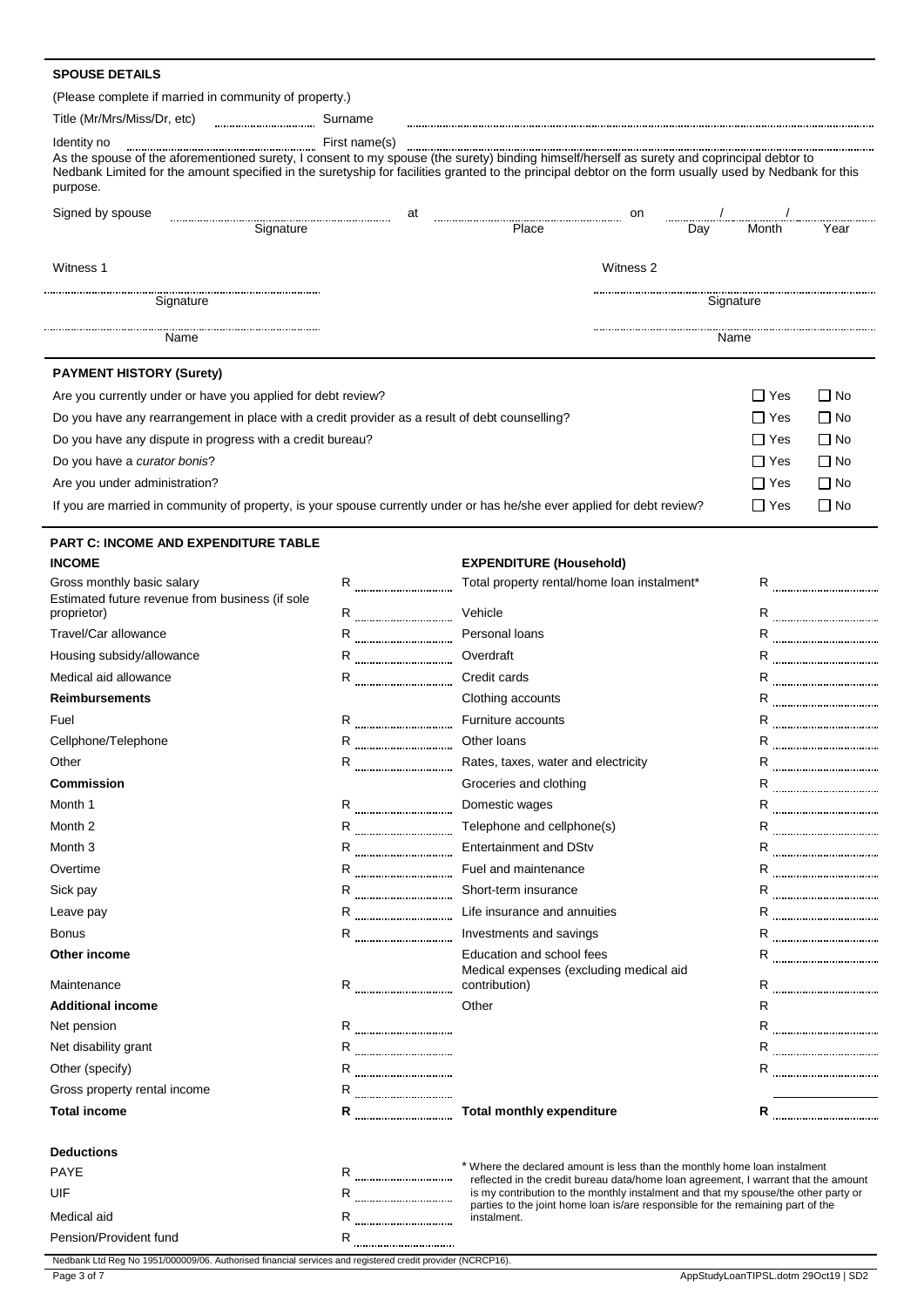| Group insurance                  | R<br> |
|----------------------------------|-------|
| Industrial Council contributions | R<br> |
| Union fees                       | R<br> |
| <b>Total deductions</b>          | R<br> |
| Net salary                       | R<br> |
| Total income                     | R<br> |
| Less total expenditure           | R<br> |
| Surplus/<br>/Deficit             | Ð<br> |

# **LEGAL AND GENERAL INFORMATION**

While Nedbank Group Limited and all its subsidiaries, associates, cessionaries, delegatees and successors in title (collectively 'Nedbank') are constantly striving to provide a service that is intended to make your banking as easy and convenient as possible, all South African banks are legally obliged to verify and retain information received from you. This includes identity verification with statutory bodies. Apart from the information you will provide in this form, Nedbank may therefore require additional documentation and information from you.

## **PRIVACY CONSENT**

| I provide Nedbank with my express consent to process my personal information as defined in legislation, including fingerprints, biometric personal     |
|--------------------------------------------------------------------------------------------------------------------------------------------------------|
| identification details, photographs and identity verification in terms of the Financial Intelligence Centre Act, 38 of 2001, for purposes of providing |
| financial services and preventing fraud and money laundering, and to send my personal information to third parties in order to provide a service to    |
| me, and also to send such information to foreign countries, when necessary, by electronic or other means for processing. I understand that such        |
| countries may not have specific data privacy laws. I further consent to Nedbank using my personal information to monitor and analyse my consumer       |
| behaviour.                                                                                                                                             |

# **COMMUNICATION AND MARKETING**

|   | In order to assist me to achieve my financial goals, Nedbank* may contact me from time to time with information that<br>meet my needs.                                                                                                   | l Yes     | l No                         |  |  |
|---|------------------------------------------------------------------------------------------------------------------------------------------------------------------------------------------------------------------------------------------|-----------|------------------------------|--|--|
| 2 | Yes<br>would like Nedbank to present exclusive offers from other organisations to me.                                                                                                                                                    |           |                              |  |  |
| 3 | Nedbank may request reputable research organisations to contact me.                                                                                                                                                                      | l Yes     | l No                         |  |  |
| 4 | $\Box$ SMS<br>l Email<br>Direct mail<br>My preferred method(s) of communication is/are:                                                                                                                                                  | Telephone | $\overline{\phantom{a}}$ All |  |  |
| 5 | Nedbank may use a method of communication other than that preferred by me as well as my personal information to<br>market its products to me, including electronic marketing and telesales, until I give an instruction to the contrary. | Yes       | l No                         |  |  |

\* 'Nedbank' refers to Nedbank Group Limited and all its subsidiaries and associates and its cessionaries, delegatees and successors in title.

#### **FURTHER PROCESSING**

- 1 Nedbank may search, update or place my records at credit reference bureaus and government agencies in order to verify my identity, assess my ability to obtain credit or to provide collateral of any kind, including guarantees or suretyships, and may, on request from another credit provider with whom I have applied for credit, give my personal information, including my credit reference data, to such credit provider and also make any enquiries that it deems necessary to confirm the details on this form for marketing purposes and to assess my creditworthiness.
- 2 Nedbank may use my personal information for debt enforcement, including recovery, collection, repayment, surrender, enforcement and cession of debts.
- 3 I confirm that I have fully disclosed my debt repayment history.

#### **ELECTRONIC SIGNATURE CONSENT**

I acknowledge and agree to be bound by the agreement by my electronic signature and I am uniquely identified by my signature. A copy of the signed agreement will be emailed and/or handed to me for my record. Nedbank will store and archive the electronically signed agreement.

# **CONFIRMATION**

- 1 Nedbank has explained this application form, the product and costs, where applicable, to me and I confirm that I fully understand the contents thereof and that I am completing it of my own free will.
- 2 I warrant that I have fully and truthfully answered all questions and responded to requests for information as part of the assessment process,
- and that I am not aware of any other information that may affect this application negatively. 3 Nedbank may undertake identity and fraud prevention checks and share information relating to this application with the Southern African Fraud Prevention Service.
- 4 All consent provided in this document will survive any contractual relationship that I have with Nedbank, unless I provide Nedbank with written notice that I have cancelled such consent.
- 5 Nedbank may obtain my account statements from financial institutions for the purpose of assessing this loan application, whether electronically or otherwise.

**Note: The consultant who assisted you with this loan application is not entitled to charge you any fees or commission.**

| Signed at  |           | on |     |       |      |
|------------|-----------|----|-----|-------|------|
|            | Place     |    | Day | Month | Year |
|            |           |    |     |       |      |
| By student | Signature |    |     |       |      |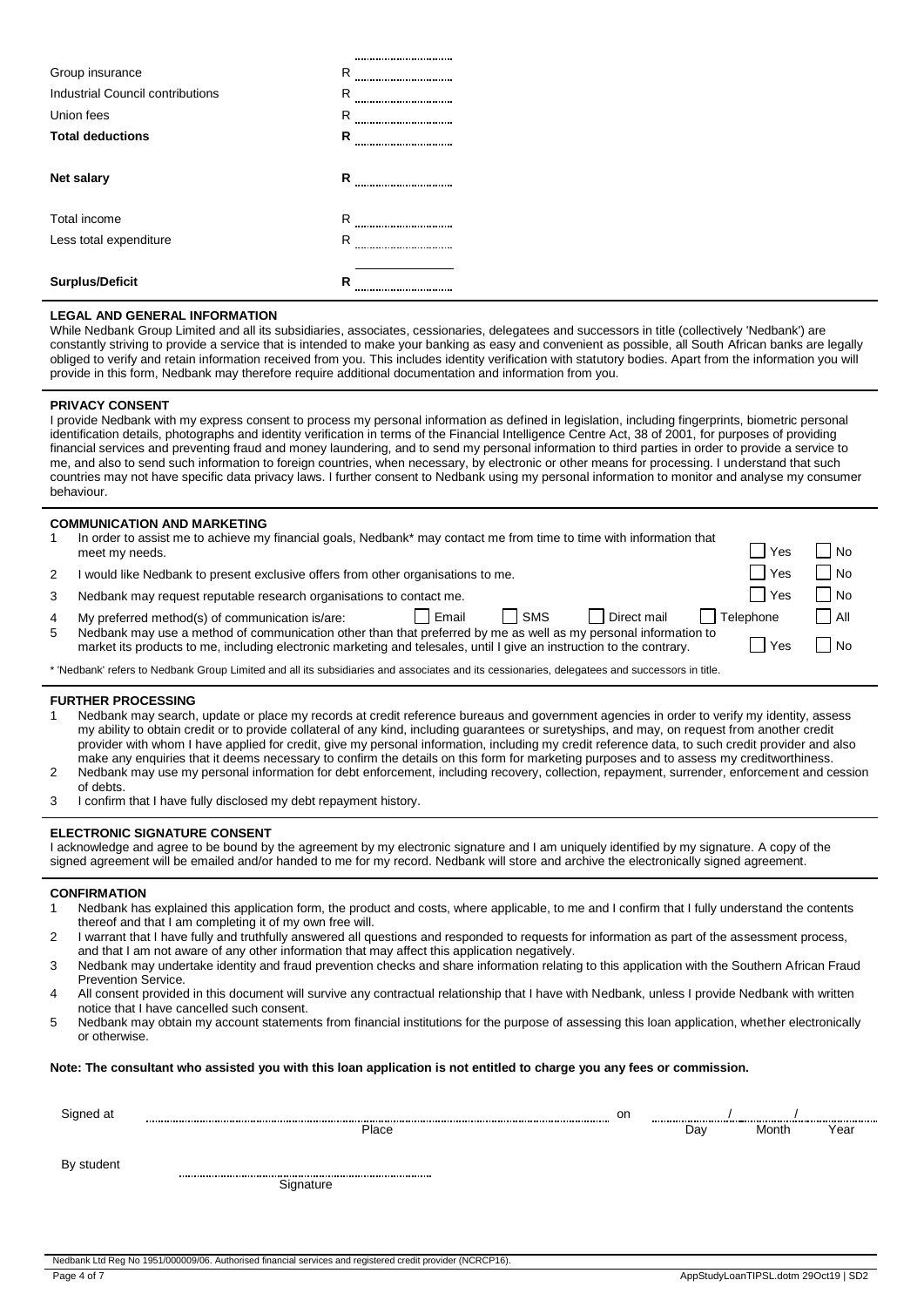| By legal guardian<br>(If student is under<br>the age of 18) | Signature |      |
|-------------------------------------------------------------|-----------|------|
| By surety                                                   | Signature |      |
| Witness                                                     |           | Name |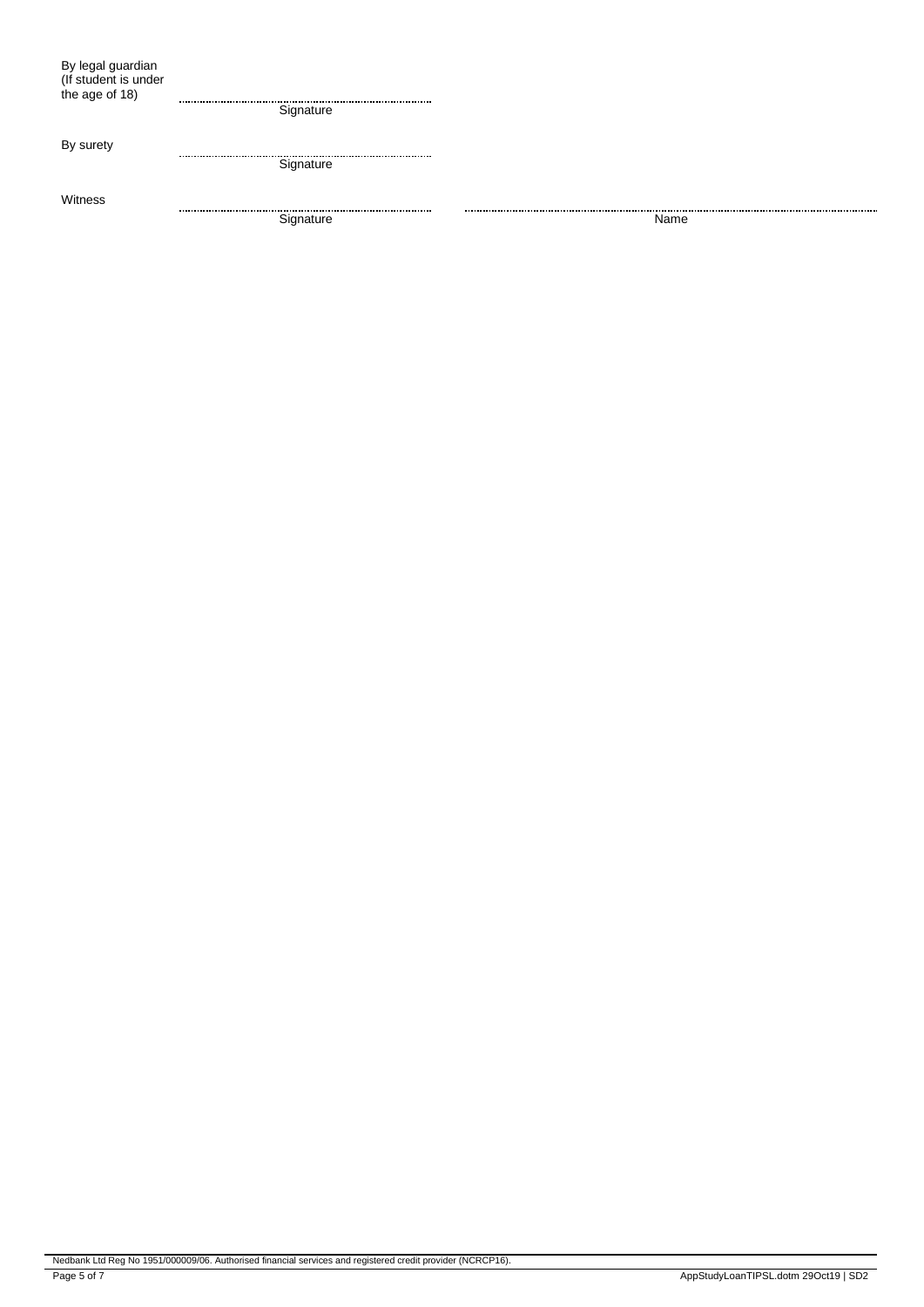

This document is a summary of the Student Loan Protection Plan. For any additional information please refer to the full policy document.

In simple terms, it will give you important contract information and help you understand:

- Why you should take credit life insurance
- what you are covered for;
- how much it will cost you;
- what your responsibilities are;
- how the claims process works;
- when this insurance policy will not pay out; and
- what your rights are.

#### **Why you should take credit life insurance**

This insurance product is specifically designed to cover the cost of your student loan debt if you are no longer able to pay your instalments due to death or disability. The cover protects your loved ones from the strain of having to settle your debt.

#### **What am I covered for?**

The Student Loan Protection Plan provides credit life cover. This means that should you be unable to complete your studies or earn an income after you have completed your studies, Nedbank Insurance will pay back your student loan, so your family wouldn't have to worry about it.

- The claim amount will be paid to Nedbank to settle your outstanding loan if you:
	- − die; or
		- − become totally and permanently disabled.

You will be regarded as disabled if:

you are prevented, due to injury, surgical operation or disease, from:

- o completing your studies; or
- $\circ$  following the occupation for which you have qualified (if you have completed your studies, but have not yet repaid the full outstanding loan amount)

for six consecutive months after the disabling event. Your premiums must still be paid during these six months, and at the end of this period, we must be convinced that your disablement is total and permanent.

#### **OR**

you have suffered the loss of:

 $\sim$  the use of both hands or both feet or one of each; or

the sight of both eyes

for six consecutive months after the event having caused the loss. Your premiums must still be paid during these six months, and at the end of this period, we must be convinced that your disablement is total and permanent.

**OR**

you have suffered the loss of the use of one hand or one foot or the sight of one eye by external, violent means or due to an accident.

- The amount paid out for each of these events will be the lump sum benefit equal to your outstanding loan amount.
- The insurance cover starts on the day your student loan is approved.
- Your cover will come to an end when your loan is settled or the policy is discontinued.
- The disability cover will automatically come to an end when you turn 33.
- The death cover will automatically come to an end when you turn 75.

#### **How much will it cost me?**

The premium payable is calculated at a rate of R0,35 per R1 000 of the outstanding balance of the student loan. So, the more you pay off on your loan, the less you pay for insurance.

#### **What are my responsibilities?**

Nedbank Limited will deduct the premium automatically from your account and pay it to Nedgroup Life Assurance Company Limited. However, it is your responsibility to check your bank statements to make sure that the premiums are paid correctly.